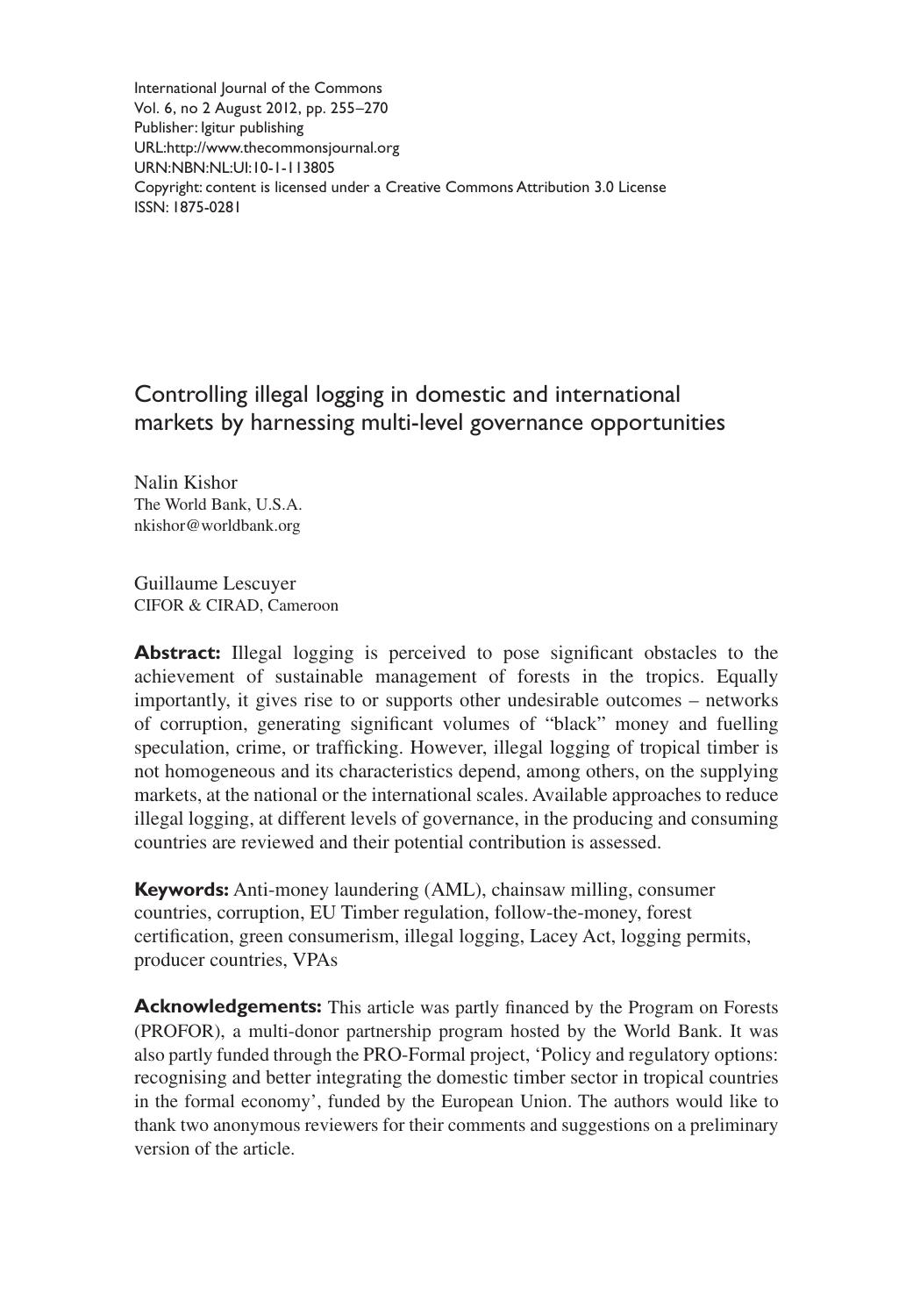## 1. Introduction

Illegal logging and associated domestic and international trade in illegally harvested logs is perceived to pose significant obstacles to the achievement of sustainable management of forests. It leads to the destruction of forest resources, biodiversity and other environmental services associated with forests [\(Kishor](#page-14-0) [and Damania 2006;](#page-14-0) [Tacconi 2007\)](#page-15-0). In addition, and equally importantly, it gives rise to or supports other undesirable outcomes – networks of corruption, generating significant volumes of "black" money and fuelling speculation, crime, or trafficking ([Smith et al. 2003](#page-15-1); [Tacconi 2007](#page-15-0)). Prevalence of illegal practices puts pressure on legal operators and reduces their incentives to follow the rule of law. Similar problems are also associated with many of the investments made in support of such trade including direct foreign overseas investments.

Illegal logging of tropical timber is not homogeneous and its characteristics depend, among others, on the supplying markets, at the national or the international scales. Expectations and constraints differ when illegal timber is supposed to feed national or foreign (especially Western) markets. The diversity characterizing the production and trade of illegal timber suggests combining various tools for its control. Some tools are specific for producing countries, others for consuming countries, while yet others are cross-boundary in nature. The plan of this paper is as follows: Section 2 characterizes the nature of illegal logging in the context of domestic consumption and trade; Section 3 presents facts on illegal logging principally fuelling international trade; Section 4 indicates the differences, similarities and potential areas of interaction in the context of the problems described in Sections 2 and 3. This forms an important intermediate step in our search for solutions; Section 5 discusses available solutions and their potential to address the problems; Section 6 summarizes and concludes.

# 2. Evidence on illegal logging destined for domestic markets

While illegal logging in the context of international trade has attracted tremendous attention in the last decade, problems of illegality in domestic timber production and trade are, to a large extent, overlooked. The fact of the matter is that in many countries, domestic trade and consumption is a high proportion of total timber production and they are comparable to exported volumes. This is evident from Figure 1, built on the data provided by [Wit et al. \(2010\).](#page-15-2)

Many forest policies in the tropics urge large/medium scale timber producers to fulfill domestic demand. As shown in Figure 1, this is hardly the case in any sampled country: due to the high level of timber price in the international markets, logging companies mainly sell their products to Western or Asian clients. What remain for domestic markets are low-quality products and industrial scrap wood.

Domestic timber markets can also be supplied by small producers and this is supposed to be facilitated by the availability of small-scale logging titles that authorize citizens to harvest a limited number of trees. However, such titles are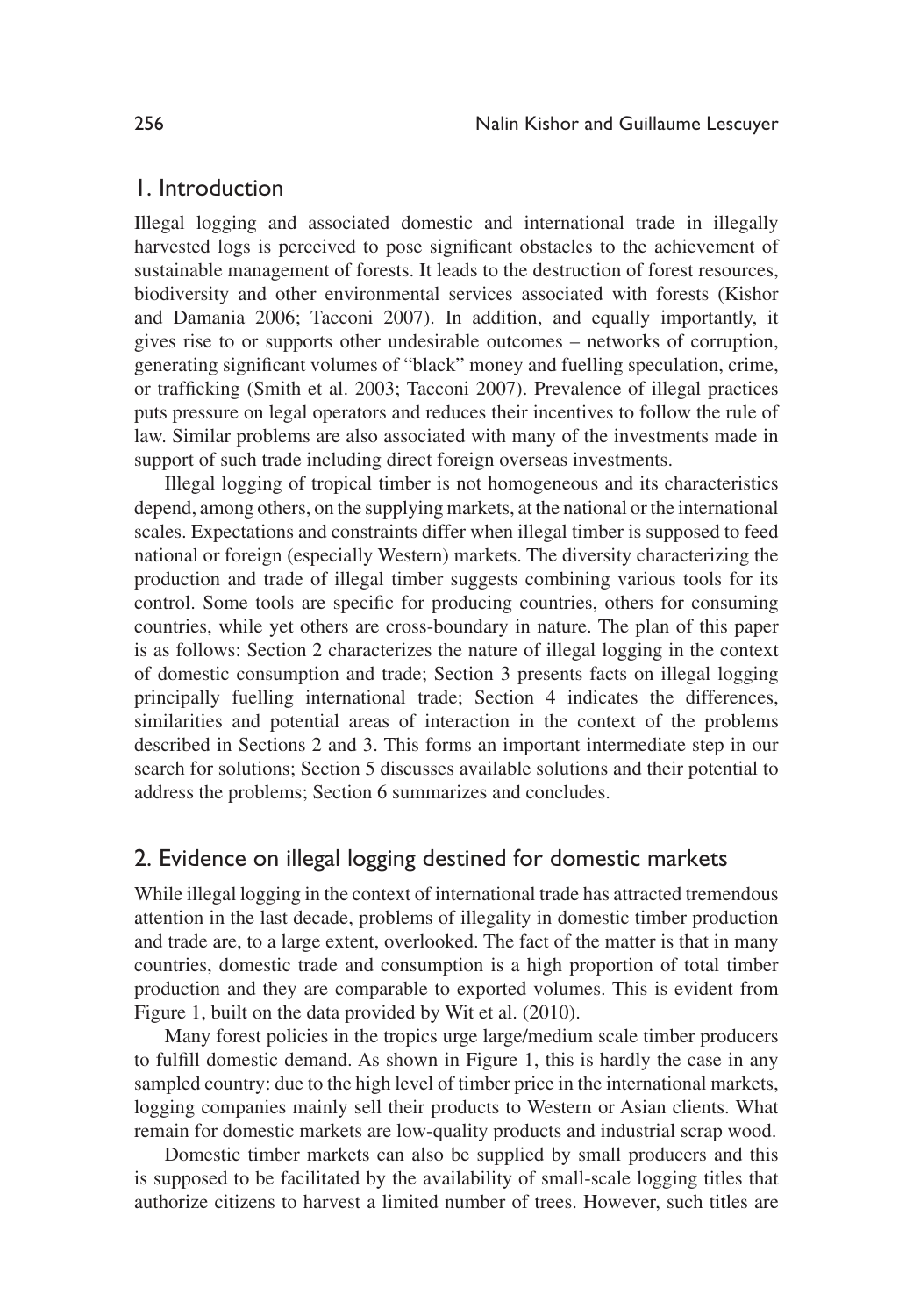

<span id="page-2-0"></span>*Figure 1: Timber volumes on domestic and foreign markets for a sample of tropical countries.*

generally not adapted to the current needs of chainsaw millers and, as such, they are rarely requested for, or recorded by, the administration.

As a consequence, the domestic timber sector remains largely informal. Another key characteristic of production for the domestic market is that the bulk of wood extraction is carried out in small-scale forestry operations and processed with chainsaws. This is true of countries in different regions – Africa, East Asia and Latin America – as can be seen in [Figure 1.](#page-2-0) Chainsaw milling is a legal and regulated activity in most tropical countries but enforcement of chainsaw milling's regulations is often low. By implication then, a substantial proportion of wood consumed in domestic markets is being extracted informally using chainsaw milling.

The supply chain in chainsaw milling operations involves many actors, from the tree owner to the end consumer ([Lescuyer et al. 2010](#page-14-1)). The organization of the chainsaw milling supply chain varies, depending on the status of chainsaw milling (legal or illegal), the organization of production (communities, enterprises or individuals), and the degree of integration between the participants in the trade chain. Chainsaw milling teams are typically small, with an operator and assistants who mill the lumber and transport it from the felling site to access roads or rivers. Operators may work independently or as contractors to someone else, and they may own their own equipment or operate equipment owned by others. Furthermore, chainsaw milling can be a full-time occupation or a component of a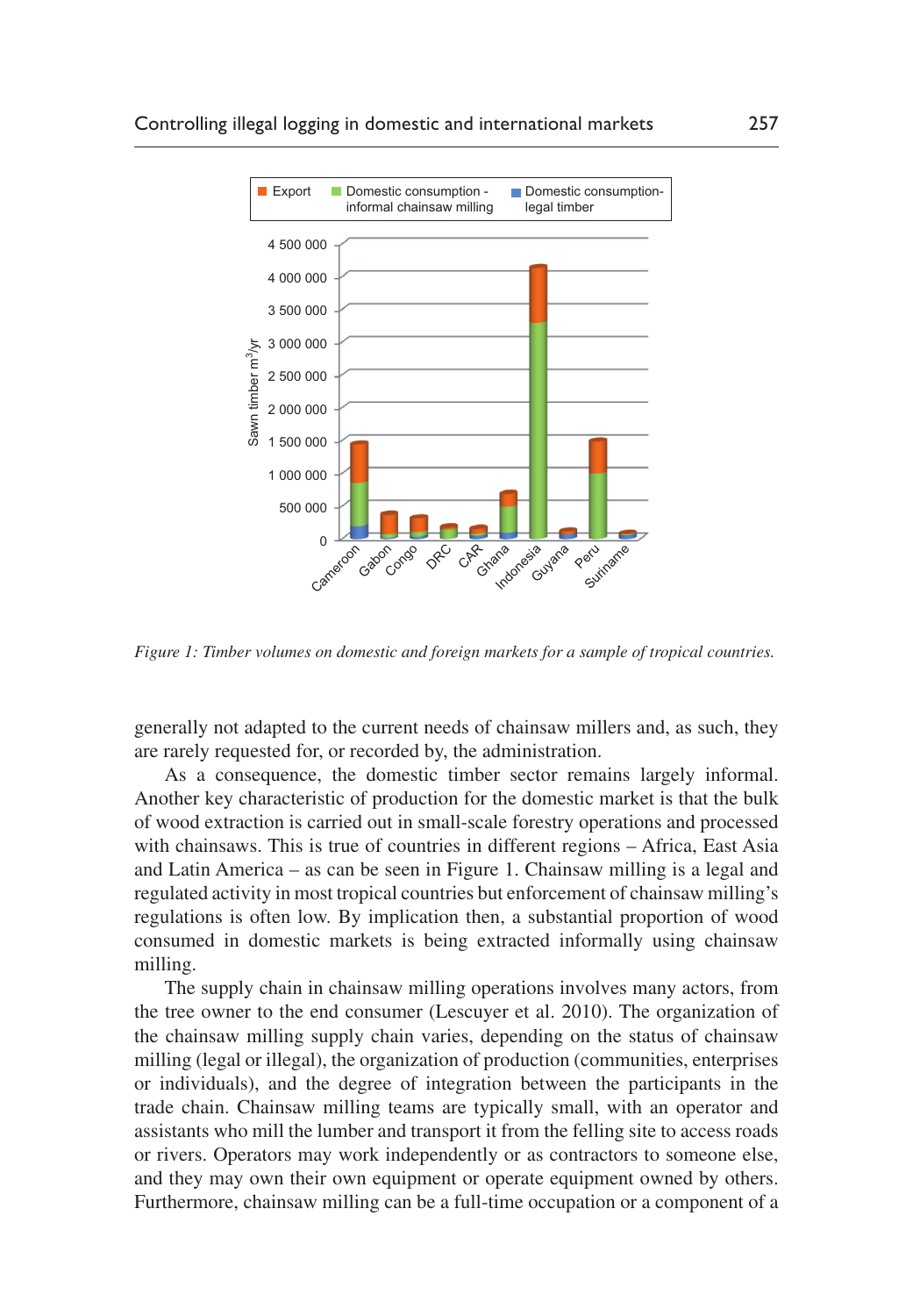diverse livelihood strategy. Timber is sold to the end customer or traded in local markets, where a number of people are employed in handling, loading, further processing, etc. Chainsaw operations are often financed by dealers from urban centers who trade lumber in timber markets. The personnel of regulating and law enforcement agencies are also important participants in the supply chain, although in a different way, often through corruption and bribery. By contrast, the State is the main loser in this activity, since this is not included in land management plans and does not pay forestry or other official taxes.

Although informal, chainsaw milling provides considerable benefits to local populations in terms of income and employment and impacts the overall development of local economies [\(Wit et al. 2010\)](#page-15-2). To reiterate, there is a complex network of tree owners, millers, middlemen, traders and purchasers, geared towards meeting the demands of households and benefiting in significant ways, even when chainsaw milling is characterized by unequal power relationships, so that the bulk of the benefits are captured by a small group of the "elite".

From the perspective of consumption an important characteristic of the domestic market in many countries is that wood extracted for use as timber is only a small part of the total demand; most locally traded wood is used for fuel or made into charcoal ([Lescuyer et al. 2010](#page-14-1)). It may be traded across neighboring countries, with the proportion depending upon factors such as availability, demand, transport costs and porosity of borders. Chainsaw milling is typically a major source of logging the timber going into charcoal production. A detailed study for Tanzania reveals that the annual contribution of charcoal production and trade to be US\$650 million and the entire supply chain provides significant employment and household incomes in rural and urban areas. Yet, the sector is characterized by weak governance, poor law enforcement, corruption, widespread evasion of licensing fees and transport levies and unsustainable harvesting from miombo woodlands. A combination of measures – technical (expanding the areas under woodlots, improving the efficiency of conversion of wood to charcoal), law enforcement (confronting the vested and powerful interests controlling the sector, and tougher sanctions), policy coordination (sustainable household energy strategy) and economic actions (providing incentives to offset increased investment costs associated with sustainably produced charcoal) – is necessary to ensure that the charcoal sector is put back on the rails and reduce the pressures to deforest the miombo. Complementary steps would include exploring alternative sources of energy for rural needs such as solar power and jatropha oil [\(World](#page-15-3) [Bank 2009\)](#page-15-3).

Wood extraction to meet various demands in the domestic market is largely illegal and informal. However, banning such activities and/or strengthening enforcement to "stamp them out", alone, would be a naïve approach as it would miss addressing the fundamental drivers of the problem, particularly those related to economic necessity and lack of alternatives to livelihoods and employment and policy failures. There is no "silver bullet" to address the problem in a sustainable manner; a multi-pronged strategy, based on a detailed diagnosis of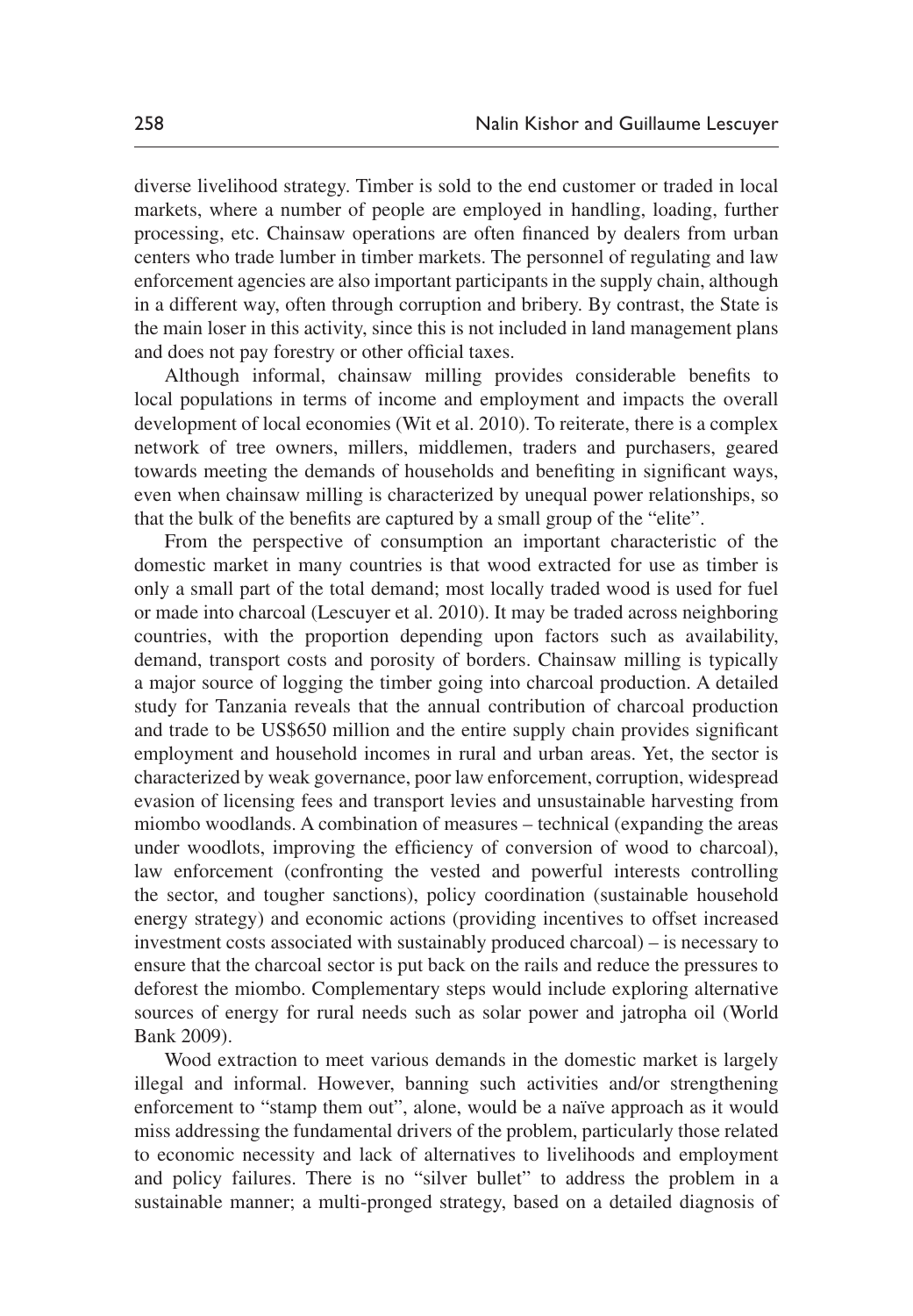the problem, is necessary. In addition, the domestic illegal logging problem has connections and similarities with illegal logging in international markets and this raises the challenge of crafting a strategy which recognizes and addresses the interconnections and therefore offers a better chance for success; this will be further explored in the following sections of this paper.

## 3. Evidence on illegal logging destined for export markets

Recent years have seen a growing body of both, systematic, data-based evidence as well as investigative evidence of a more qualitative nature, on illegal logging in the context of international trade of tropical timber. In this section we summarize results of just a few studies to illustrate the magnitude and breadth of the problem.

According to an in-depth, multi-country study of illegal logging, Seneca Creek Associates [\(Seneca Creek Associates](#page-15-4) and [Wood Resources International 2004\)](#page-15-4) found that the value of suspicious wood products worldwide could be as high as US\$23 billion. Of the total of illegal timber, the study estimated that about US\$5 billion enters world trade, representing as much as 10% of the value of global trade of primary wood products. The study also estimated that 12% of global softwood roundwood exports and as much as 17% of global hardwood roundwood exports were of suspicious origin. As much as 23% of hardwood lumber exports and 30% of hardwood plywood exports might be considered suspicious.

Moving from the global to a more regional or country focus, the situation varies widely. Thus, in Cameroon, [Cerutti and Tacconi \(2006\)](#page-14-2) compared the timber volumes of national production and of exports for the period 1991– 2004. They demonstrated that 9% of timber exported in 2004 came from illegal sources, mainly related to small-scale logging permits. In contrast, calculations for Indonesia, show that, in the early 2000s, trade in illegally harvested logs bound for East Asian markets was USD 2.5 billion per annum while officially recorded logging activity was USD1.5 billion ([Kishor 2004](#page-14-3)). In terms of trade across neighboring and relatively porus borders, a report finds illegally imported Lao timber could account for 16–25% of Vietnam's wood imports ([Forest Trends](#page-14-4)  [2010\)](#page-14-4). When these statistics are broken down according to market segment, these percentages rise for those Vietnamese industries producing high quality, expensive indoor furniture – destined predominantly for Chinese markets and elsewhere in Asia. Vietnam's demand for Laos' natural forest wood products has a strong influence on how Laotian forests are managed, and how forest revenues are controlled and distributed. In turn, this has significant implications for over 80% of Laos' population who are poor and who rely on forest resources for their livelihoods.

It is useful to note that production and trade for international markets also involves a complex web of operators within and across countries, characterized by highly unequal political and market power and division of the "spoils". A report produced by Environmental Investigation Agency traced the life of a ramin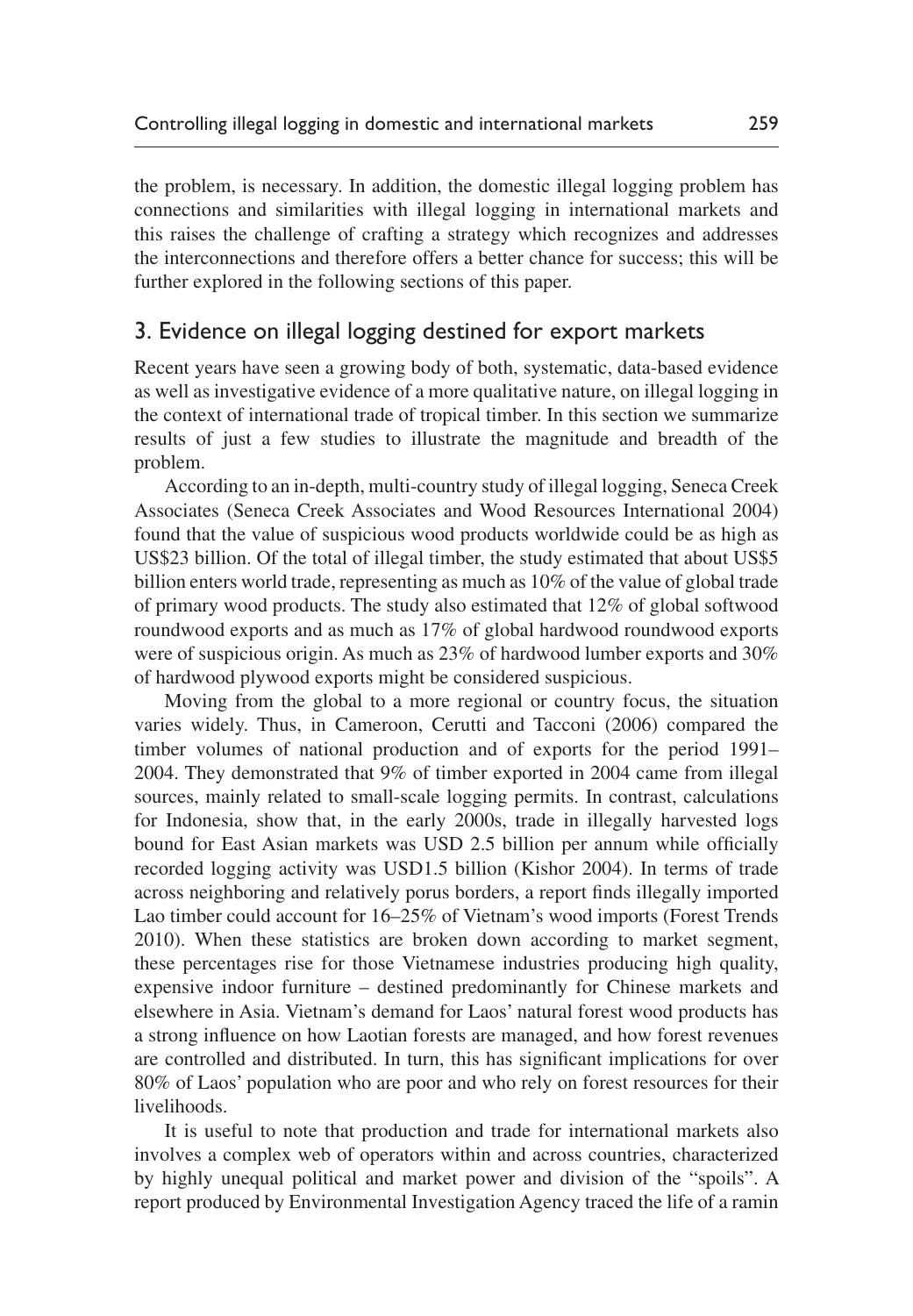

<span id="page-5-0"></span>*Figure 2: Value chain in the international trade in Ramin.*

log illegally logged in Indonesia, through a series of "transformations", to highend markets in Europe and North America ([EIA and Telepak 2001\)](#page-14-5). It concluded that "a sophisticated network operates to move ramin stolen from Kalimantan and Sumatra onto the international markets, with Malaysia and Singapore effectively laundering the plundered timber." (See [Figure 2\)](#page-5-0).

At least three key characteristics of this value chain are worth noting. First, while the logger (in Tanjung Putin national park, Indonesia) gets about \$2.2/cum, the final product sells for close to \$1000/cum in the European and US markets. Clearly there are huge middle-man profits, most of which accrue to operators outside Indonesia. Second, this is a huge drain of the natural resources of Indonesia with very little gain for the country including in any official revenue collections. And third, the "alchemy" (conversion) of the timber from illegal to legal takes place through a series of steps. The process involves a network of corrupt practices across several sectors and countries which is facilitated by significant volumes of hard currency. This, in turn, fuels more illegal activities, such as land speculation, drug smuggling and prostitution.

The bottom line is that effective control of illegal logging in the context of international trade needs action at various stages – in the country of origin, in the pass-through countries and in the final destination country. Thus, as in the domestic case, successful solutions will require action on a number of fronts.

## 4. Illegal logging and trade networks: recognizing complexities

It is useful to draw out the complex chains of resource and money flows, as illustrated in [Figure 3](#page-6-0). Timber is logged illegally in the "supplier" country through a variety of means and at varying scales of operations. These range from the small with little use of equipment (e.g. the chainsaw operators), to large operators combined with use of sophisticated equipment. Domestic market products consist of relatively poor quality timber and timber products and fuelwood and charcoal. Part of this low-quality timber is however bought on domestic markets by small-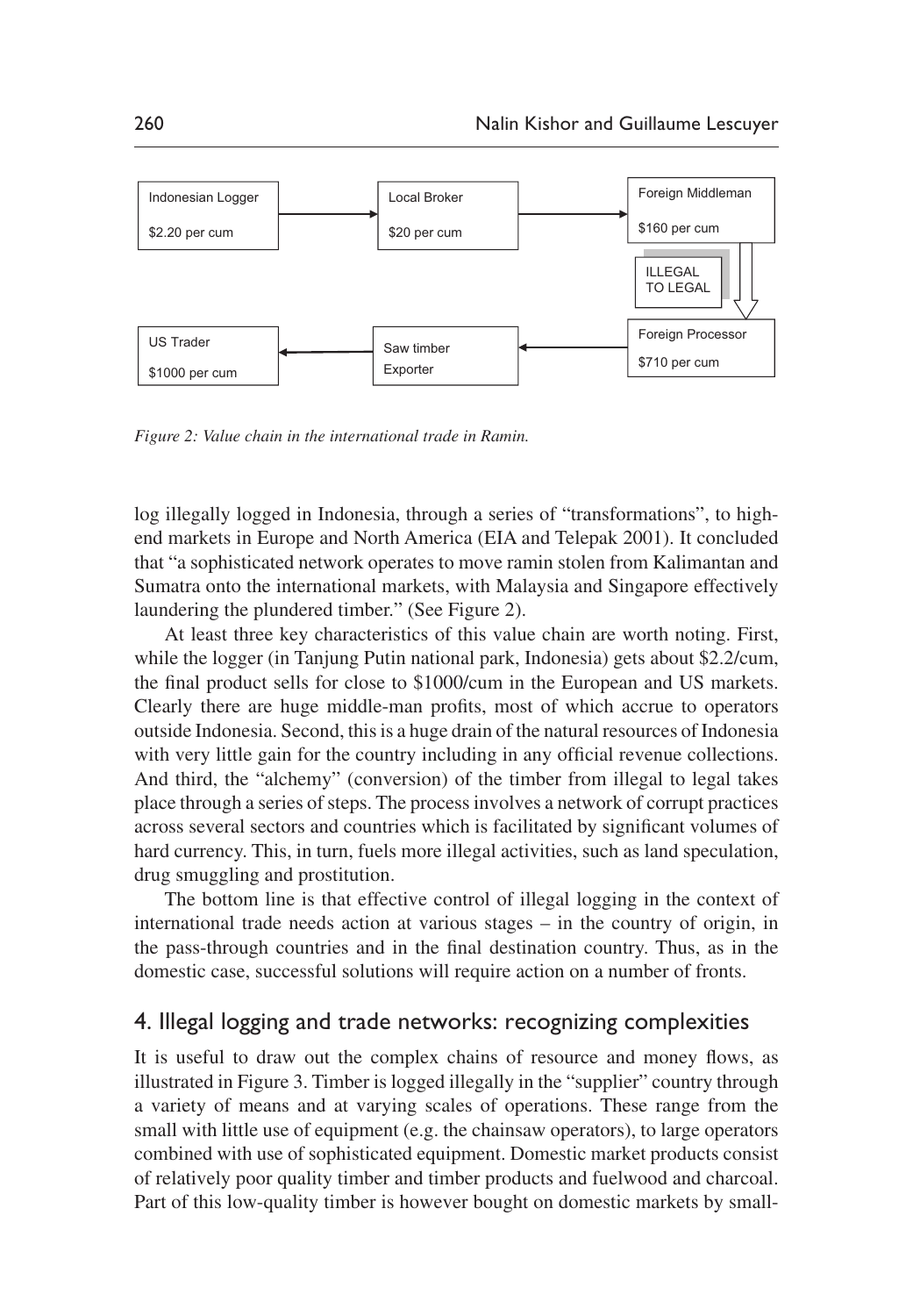

<span id="page-6-0"></span>*Figure 3: Illegal timber and money flows in national and international markets.*

scale companies and can find a way to reach international markets. This has been the case of wengue (*Milletia Laurentii*) and bubinga (*Guibourtia tessmannii*) species in Cameroon which were actively bought by Asian entrepreneurs in Cameroon until the Forestry services stopped this export. For international markets, there is another layer of complexity in the form of "pass-through" countries where timber may be processed and also gets legalized through counterfeit paperwork.

Money flows are obviously in the opposite direction to the flow of timber and timber products and contribute to the poor governance of the sector in many tropical countries. Available evidence suggests that individual international transactions are typically large and could run to several tens of millions of dollars [\(Kishor](#page-14-3) [2004\)](#page-14-3). The money from such transactions is often "parked" in banks in passthrough and final consumption countries, before being distributed to operators or moved elsewhere. It is more difficult to track money accruing from the domestic informal sector partly because there is a very large number of relatively smallvolume transactions. Financial assessments of this trade have been done in some countries, like Ghana ([Marfo 2009](#page-15-5)), Cameroon [\(Cerutti and Lescuyer 2011\)](#page-14-6), or Congo ([Lescuyer et al. 2011\)](#page-14-7), but the analysis of distribution of the money and other benefits among stakeholders remains rough or unaddressed.

In [Figure 3](#page-6-0), the thickness of the arrows represents the strength of the interlinkages. Thus, while production activities whether for domestic or international markets are well interconnected, there are fewer connections between the two points of final consumption. However, the latter type of connection does exist and can develop. Legal and illegal "systems" do not exist independently of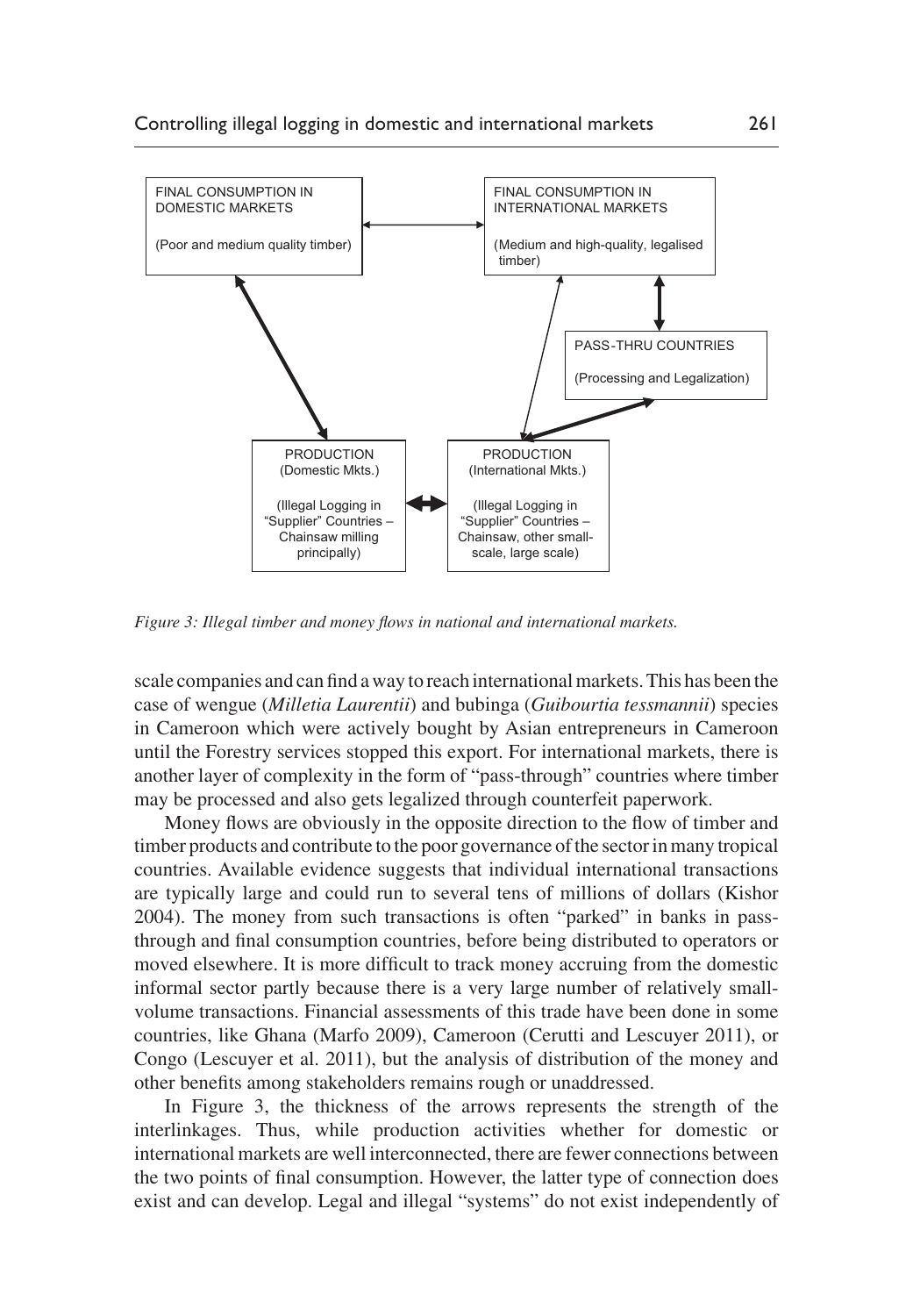one another, but are sometimes interlinked. Legal operators have the temptation to earn some "easy money" through laundering, i.e. by mixing in small volumes of illegal products with their legal ones. This adds yet another level of complexity when designing instruments to combat illegal logging.

The above complexities need to be kept at the forefront and addressed through the available control and incentive instruments. How some of the available approaches help in this regard will be the subject of discussion of the next section.

# 5. Dealing with the complexities: harnessing the potential of multi-level governance reform instruments

Sustainable forest management was promoted at the beginning of the 1990s and resulted in a general revision of the forestry codes in many tropical countries, usually with the support of international funds. Paradoxically, strengthening forestry laws has tended to increase forest illegality in most tropical countries [\(Karsenty 2003](#page-14-8)). European and North American countries were the first to criticize the limited implementation of these new forestry codes and to fear the likelihood of increased import of illegal timber into their economies. One of the earliest responses was the creation of private labels for sustainable wood products, like the Forest Stewardship Council, by international non-governmental organizations, to meet the expectations of Western consumers regarding the quality of imported tropical timber. This market-driven and voluntary approach was promoted almost unilaterally by a couple of organizations in Europe and USA ([Lescuyer 2006](#page-14-9)).

A few years later, the consumer countries decided to reinforce their national regulations regarding the legality of the imported tropical timber. This opened a discussion with the supplier countries, which is ongoing. This required a debate on timber legality and especially on the ways and means by which to apply the forestry regulations in the producing countries. This is a hard and long task that illustrates the diversity of perceptions on sustainable forest management and the complexity of tracking timber products. However, the high economic importance of timber export for many tropical countries has created a willingness to explore some of the tough measures to improve legality, proposed by the consumer countries; although the national capacity constraints and institutional weaknesses are likely to make implementation difficult.

At the same time however, tropical countries are elaborating national approaches to reduce the scope of illegal timber on their domestic or sub-regional markets. The revision of forestry laws, for instance in Brazil, Congo or Cameroon offers an opportunity to better address this issue.

Thus, measures to prevent or reduce timber illegal activities at the level of programs, policies and instruments, with significant differences in scale and scope, are originating from various directions. For purposes of a systematic discussion, they can be grouped in four broad categories of interventions, and are described below.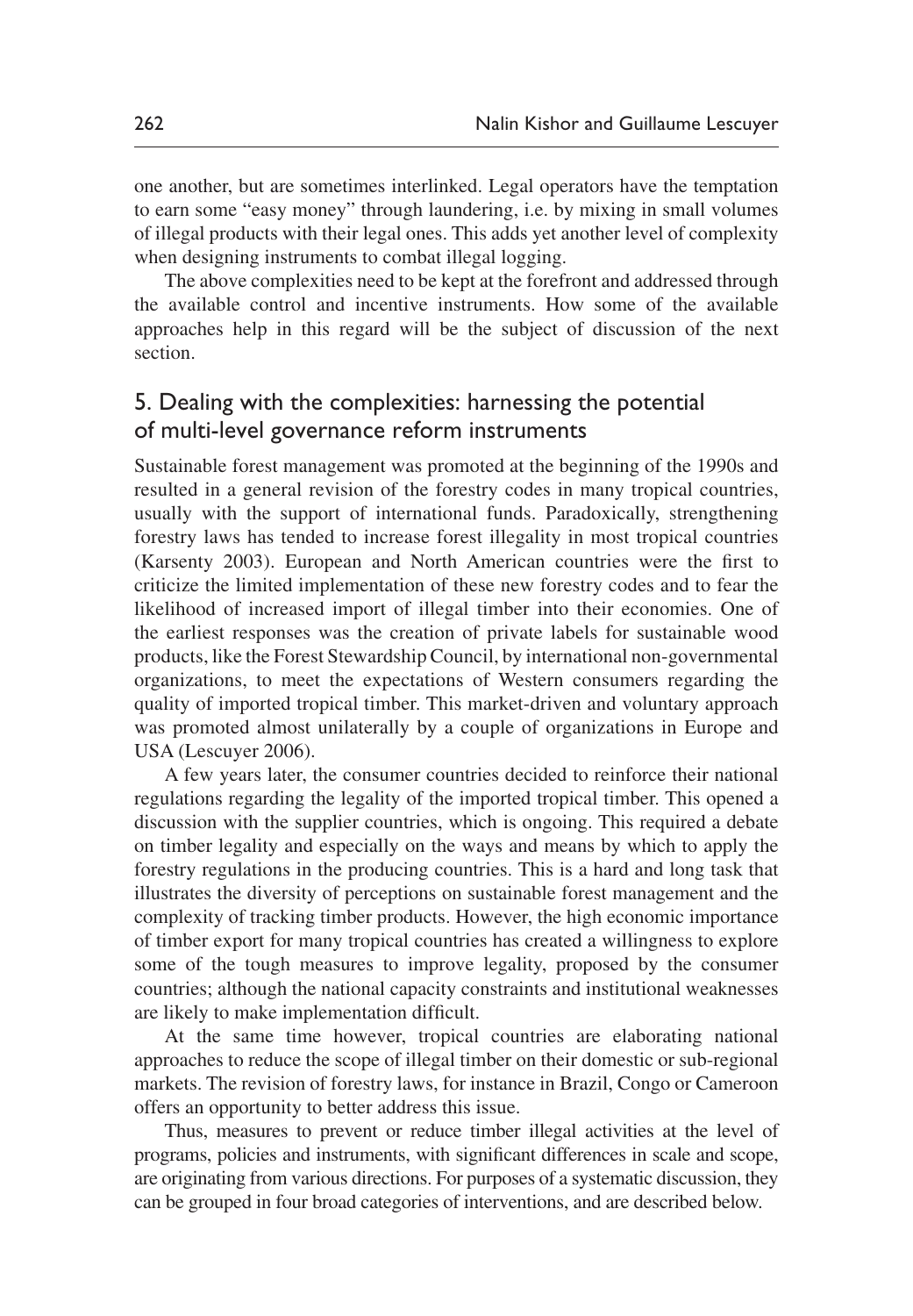#### **5.1. Measures applied unilaterally in the country of origin (or supplier-country measures)**

- a) Strengthening national capacities to enforce forest law. Most large and medium logging activities follow similar operational steps, from logging in clearly delineated large production forest, to timber processing in industrial plants and to export through a restricted number of customs checkpoints. This commodity chain can be better controlled to guarantee the legality of the final product on both the international and domestic markets. Two approaches can be considered and combined: (1) a more rigorous control of the administrative practices – including effective sanctions when a fraud is recorded – combined with a bonus system to encourage field agents to implement legality; (2) the presence of independent observers that accompany and support forest national monitoring systems, as was done for instance in Cameroon, Congo and Indonesia.
- b) Reform of the small-scale logging permits. The permits for chainsaw milling created under most forestry laws in tropical countries are not satisfactory: some do not allow sales and only cover small volumes, others require formal recognition as a logger and all of them entail cumbersome procedures. For a chainsaw miller, the way towards legality is not impenetrable, but close to it. Ill-adapted measures create illegal situations, either because legality is beyond the reach of most small-scale chainsaw millers, or because certain actors decide to reach an agreement with State agents in order to circumvent these regulations, thereby generating collusion and corruption. In many tropical countries, procedures for obtaining legal permits can be simplified and volumes can be adapted to the real capacities of chainsaw millers. Reforming small-scale logging permit gives an opportunity to better integrate customary tenure on trees and to recognize and formalize local people's rights over these resources [\(Lescuyer et al. 2012](#page-14-10)). Such kind of permits should be readily available by being issued at the administrative level closest to the applicant. But even if these permits are adapted to chainsaw millers' capacities, they will be requested only if their costs are lower than the benefits legality may bring to the operators. If a legal logging permit does not ensure lower "parafiscal" charges, most chainsaw millers will probably choose to stay in the informal sector.
- c) Promoting legality of demands in tropical countries. This will require intervention for private and public demands for timber and timber products.
	- i) Make private demands legal through the creation of urban markets that specialize in the sale of legal timber (at a higher sales price). However, it is not known whether this type of niche market potentially exists, nor is it known what price premiums it could support. The challenge lies in convincing the upper and middle social classes and corporate entities to pay a "little more" for legally and sustainably harvested, good-quality timber.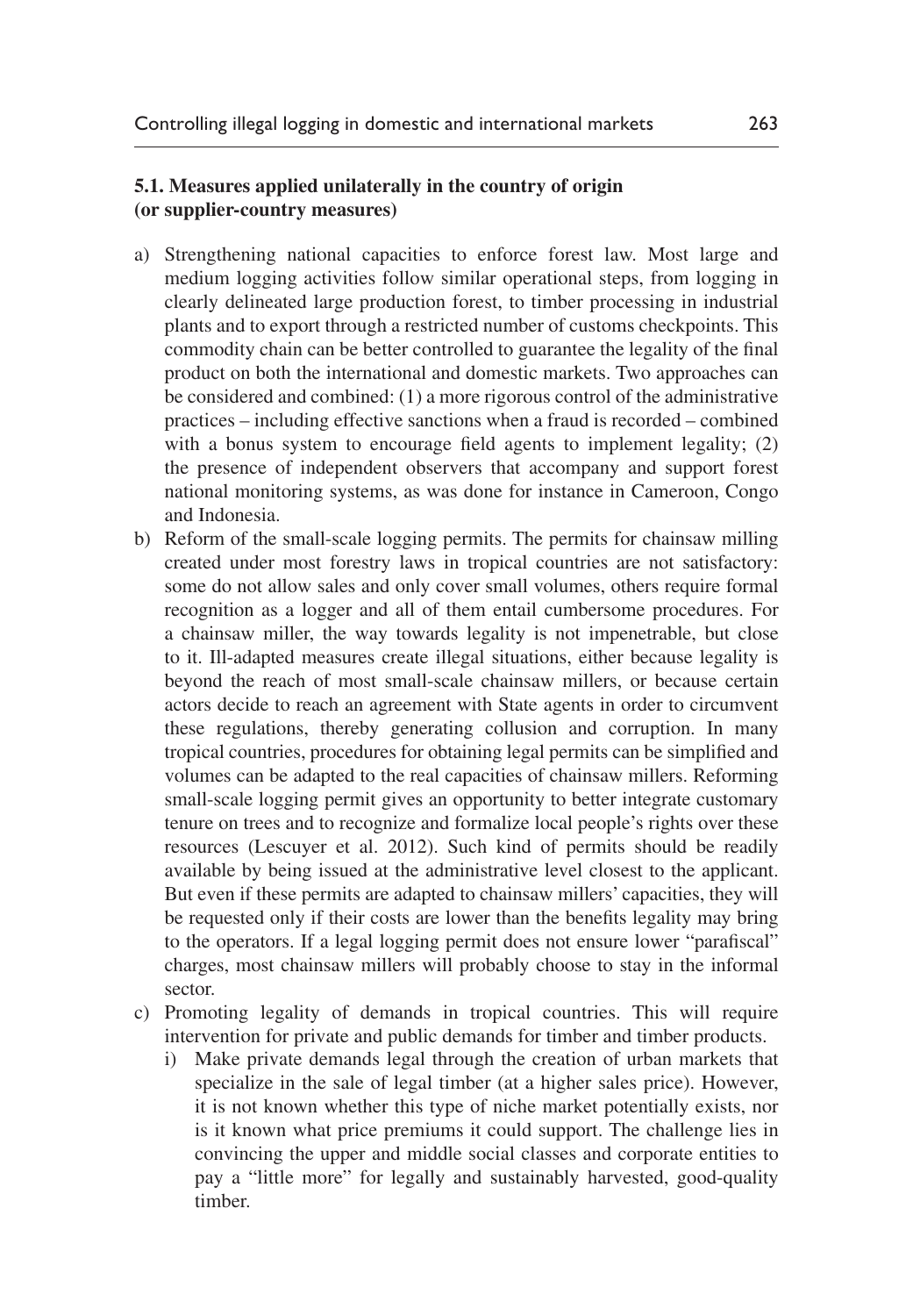ii) The State can give the sector new impetus by requiring all public markets to buy timber only from legal sources. Even where public consumption does not constitute a significant part of total consumption, this requirement can send a strong signal about the State's intention regarding control of illegal logging and timber trade. Denmark, Japan and the UK are examples of an increasing number of countries which require their public procurements to use only legally sourced timber ([FAO 2011](#page-14-11)).

#### **5.2. Measures conceived in destination countries but implemented in both the importing and exporting countries: anti-money laundering laws**

In recent years, worldwide efforts to combat money laundering and the financing of terrorism have assumed heightened importance. Anti-money laundering procedures are favored by international initiatives like the OECD Convention on Combating Bribery of Foreign Public Officials in International Business Transactions, simply known as the "OECD Anti-Bribery Convention". This came into force in 1999 and Parties to the Convention have made bribing of foreign public officials in international business a criminal offence. The OECD Anti-Bribery Convention is complemented by a set of OECD recommendations which set forth general provisions aimed at deterring, preventing and combating international bribery. Countries are for instance recommended establishing transparency in book-keeping and auditing practices, encouraging the adoption of internal company controls, including standards of conduct as well as adoption of sound procurement rules and practices.

The opportunity to launder proceeds from illegal timber operations is an important enabler underlying forest crime. Large-scale illegal logging generates significant proceeds. Anti-money laundering and asset forfeiture laws can help in the investigation and prosecution of illegal logging and other forest crimes, especially when money flows through financial institutions at some stage in its laundering ([Goncalves et al. 2012\)](#page-14-12). In Indonesia the fact that illegal logging was made a predicate crime to money-laundering provides an opportunity for harnessing the potential of the anti-money laundering laws, to tackle forest crimes. When the proceeds from sale of illegal timber flow through other countries, global anti-money laundering laws enable prosecution of offenders in say Hong Kong, Singapore and Malaysia, with criminal money laundering offences, for their involvement in corruption offences in Indonesia. A key advantage of charging offenders in Hong Kong (say), who are dealing with the proceeds of an illegal logging crime committed in Indonesia is that it does not rely on an Indonesian conviction first. Thus, with international cooperation, AML laws, provide additional opportunities to combat illegal logging [\(Walters 2010\)](#page-15-6). Invoking AML laws to fight forest crimes offers several additional advantages such as additional jail time for offenders, seizure and confiscation of assets from the proceeds of the crime, legal requirement by financial institutions to report suspicious transactions etc. ([Goncalves et al. 2012\)](#page-14-12).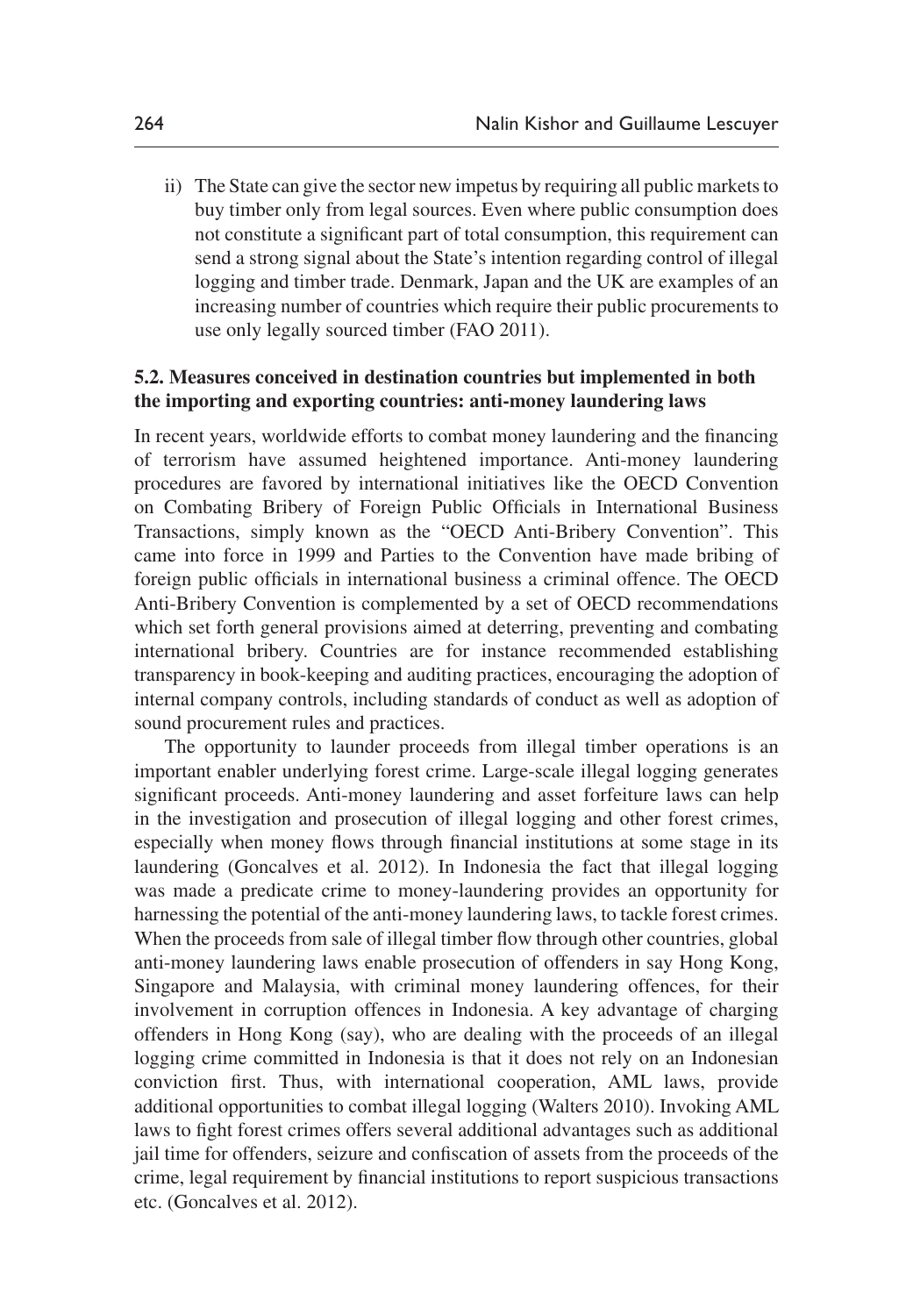"Follow-the-money" approach, as the application of AML laws to forest crimes is more popularly called, has fired the imagination of policy-makers as a powerful tool in the fight against illegal logging and is seen as a complement to the traditional "follow-the-log" approaches. The follow-the-money can be an effective approach to going after the "big fish". However, a follow-the-money approach will be feasible only in situations where the banking sector is well developed and offers an attractive option to "park" money earned from illegal logging and trade. This is more likely to happen in the case of illegal logging for international markets with sophisticated banking sectors in "pass-through" countries. However, in domestic markets, anti money-laundering initiatives have been little tested and are unlikely to offer a potential instrument, especially for African countries where the banking sector is poorly developed. Despite its potential, as yet we do not have a clear-cut example of a follow-the-money based action which has brought forest criminals to justice.

#### **5.3. Measures conceived in the countries of destination but implemented in the countries of origin**

- (a) FLEGT Voluntary Partnership Agreements (VPAs). VPAs are bilateral agreements between the European Union and timber exporting countries, which aim to guarantee that the wood exported to the EU is from legal sources and to support partner countries in improving their own regulation and governance of the sector. Once agreed, the VPAs will include commitments and action from both parties to halt trade in illegal timber, notably with a license scheme to verify the legality of timber exported to the EU. The agreements also promote better enforcement of forest law and promote an inclusive approach involving civil society and the private sector. The first VPA to be formally concluded was with Ghana. Republic of Congo and Cameroon are in the ratification process while negotiations are ongoing with: Liberia, Gabon, Democratic Republic of Congo, Central African Republic, Malaysia, Indonesia and Vietnam.
- (b) Forest certification is one approach for controlling illegal logging and other forest crimes by increasing the supply of timber from well-managed forests. Under the scheme, an independent organization develops standards of good forest management, and independent auditors issue certificates to forest operations that comply with those standards. This certification verifies that forests are well-managed – as defined by a particular standard – and ensures that certain wood and paper products come from forests that are managed to meet a pre-determined set of environmental, social and economic standards. In 2010, about 350 million hectares of forests were under the two major certification schemes – Forest Stewardship Council and Programme for the Endorsement of Forest Certification schemes – and their affiliates ([FAO](#page-14-11) [2011\)](#page-14-11). Of this, tropical forest countries account for only about 17million hectares, a small fraction of the total production area ([ITTO 2011](#page-14-13)). There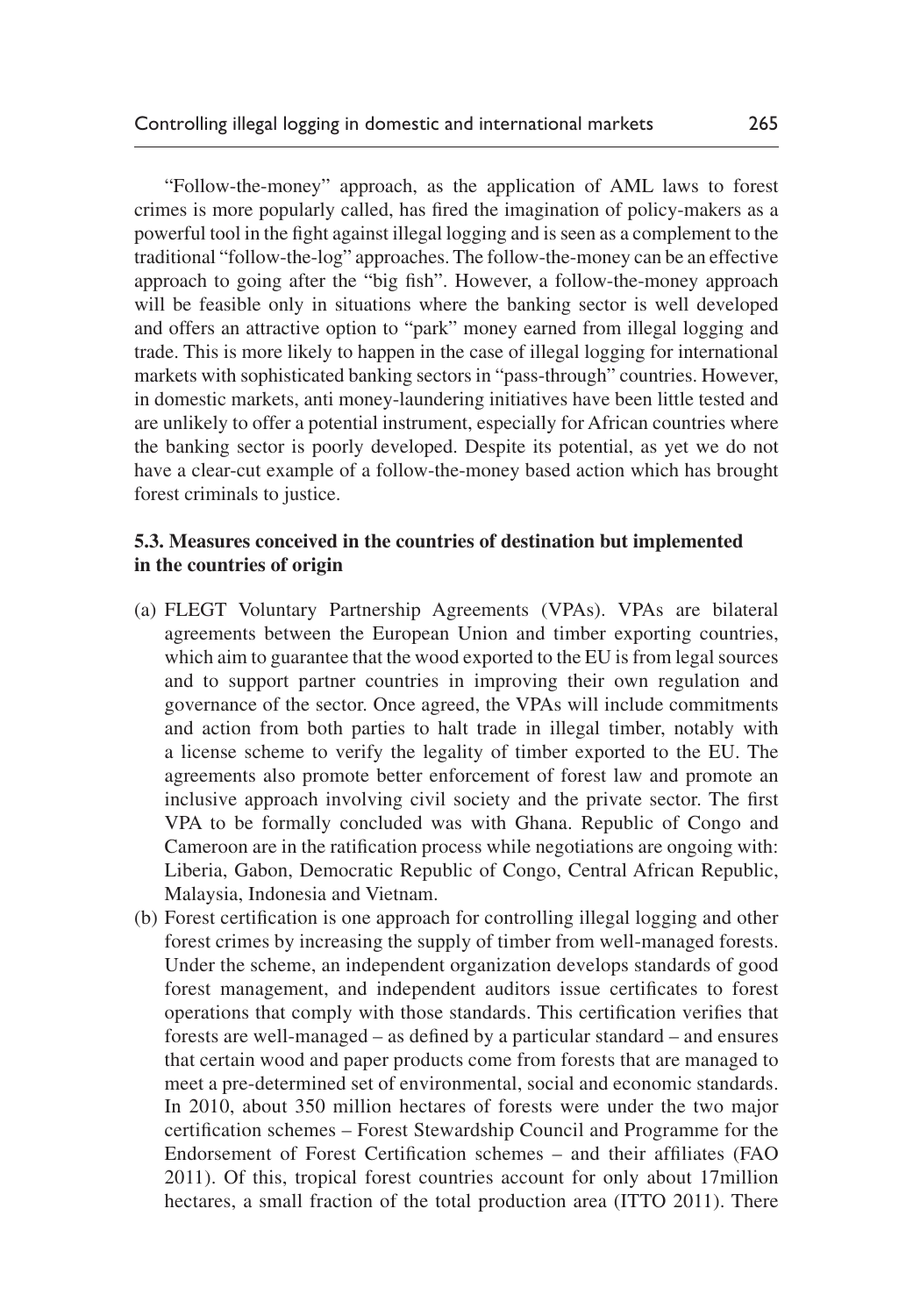is thus an urgent need to extend the certified area, especially in tropical countries.

#### **5.4. Measures conceived and applied unilaterally in the country of destination**

- (a) European Union Timber Regulation (formerly "due-diligence"). In 2010, the EU created new legislation to ban illegal wood from being placed on the EU market, requiring operators to practice due diligence to minimise risk. It also has provisions to facilitate traceability of wood products within the EU back to their first placing on the EU market. The Regulation will come into force on 3 March 2013 and affects timber trade of all 27 EU Member States. It covers most wood products, including pulp and paper, and requires operators to have systems in place that assure that the timber is from legal origin – or face sanctions.
- (b) The Lacey Act. This is named after Republican Jim Lacey of the USA, who introduced it in 1900 to control hunting, catching and trade in animals in the US. It was a fairly obscure statute until May 2008 when an amendment was added to specifically focus on the illegal trade in plants and plant products, including timber, by controlling illicit logging of temperate and tropical forests. The amendment made it a crime to knowingly import into the country any wood species illegally sourced from a US state or foreign country. When illegality is suspected, a US importer can be challenged to provide proof of legality or face prosecution. The first case for prosecution under this Act is that of Gibson Guitar, which was accused of importing rosewood illegally harvested from a national park in Madagascar. The company, in turn, has accused its European supplier. Further action is currently pending.
- (c) Greening the private companies' demand for timber. This focuses on reducing the demand for illegal produce and implementing environmentally and socially responsible procurement policies for wood and wood products. Corporate codes of conduct are one promising initiative whereby corporations, either independently or as members of associations, commit themselves to follow self-defined principles of social and environmental responsibility. These pledges also often include committing to comply with the laws of countries in which they operate. IKEA, the giant Swedish furniture maker, has developed a "staircase model approach" to promote legal and sustainable forestry among its suppliers. Requirements include the legal sourcing of wood products. IKEA, in partnership with the World Wildlife Fund, has developed a wood tracking system to ensure that there are no leakages along the chain of custody. The partnership has also established producer groups committed to extracting only legally sanctioned harvests. Many examples of industry codes also exist. The Confederation of European Paper Industries has declared a set of principles committing its members to the purchase and use only of wood coming from legal logging. Similar declarations have been made by other associations that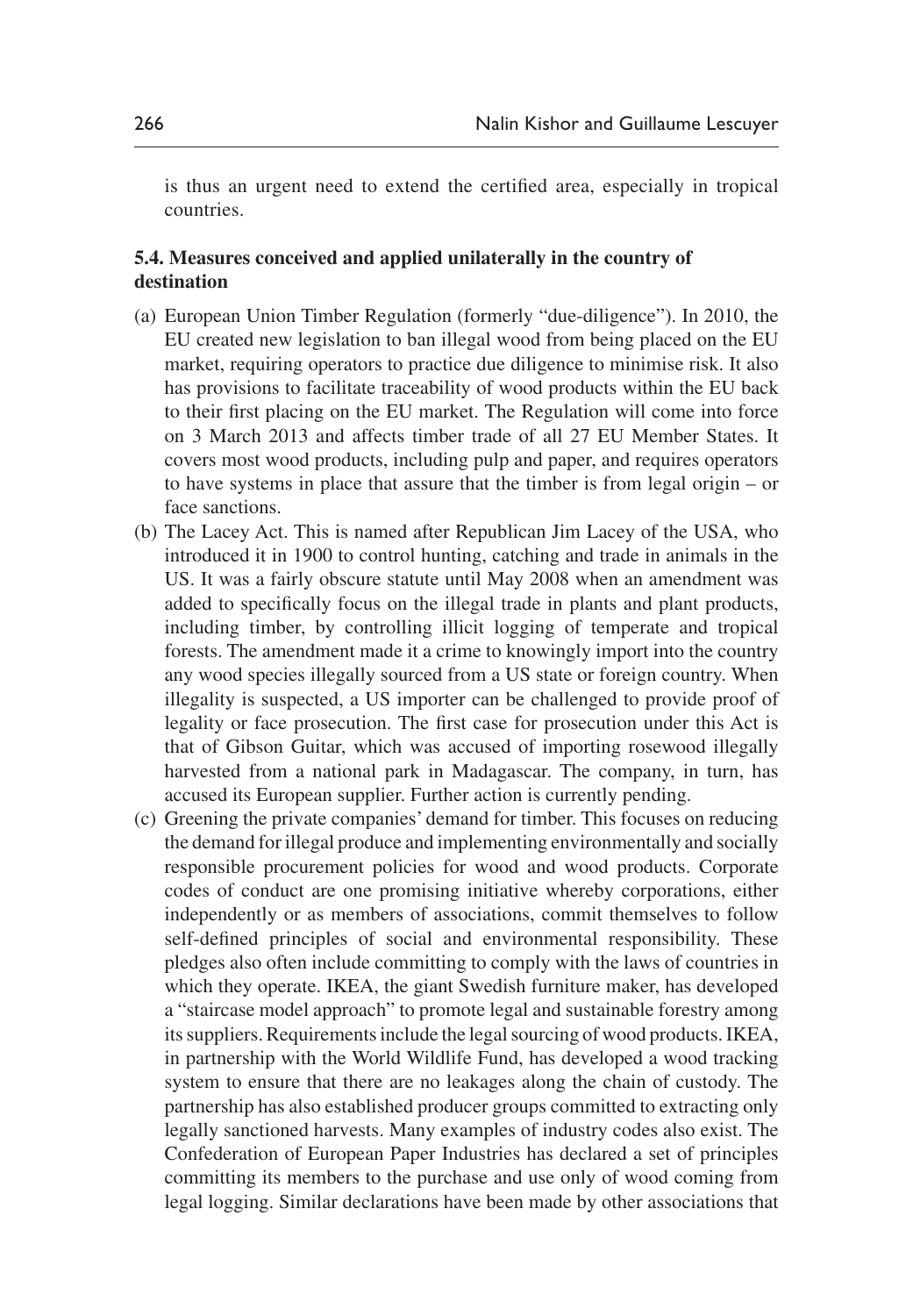are prominent users of timber, such as the International Council of Forest and Paper Associations, the Interafrican Forest Industries Association, the Japanese Federation of Wood Industry Association, and the American Forest and Paper Association.

(d) Fostering responsible private consumption. This approach is also of paramount importance in closing the demand-supply gap and reducing the incentives for illegal supplies. The experience in this regard is mixed. While green consumerism has been in vogue for quite some time, it is not widespread. Nor are there significant price premiums attached to legally produced timber and timber products. At the same time, however, countries such as Denmark, Japan, and the UK have pledged that their public procurements would use only legally sourced timber. At the same time it must be recognized that most of tropical timber, especially, is not consumed in environmentally sensitive markets.

## 6. Concluding remarks

What have been the impacts of the multiplicity of global efforts undertaken to control illegal logging? The findings from a report provide some insights ([Lawson](#page-14-14) [and MacFaul 2010\)](#page-14-14). This, an in-depth study of five producer countries (Brazil, Cameroon, Ghana, Indonesia and Malaysia), two processing countries (China and Vietnam) and five consumer countries (Japan, the USA, the UK, France and the Netherlands), demonstrates that actions taken by governments, civil society and the private sector over the last ten years in response to illegal logging and related trade have led to a reduction in illegal logging by between 50 and 75% in Cameroon, the Brazilian Amazon and Indonesia; imports of illegally sourced wood to the seven consumer and processing countries studied are down 30% from their peak in 2004.

The report emphasizes that much more needs to be done to consolidate the early successes. Japan and China should also follow in the footsteps of the US and EU and prohibit the import and sale of illegally sourced wood. To ensure such prohibitions are effective and encourage broader improvements, importing countries also need to expand cooperation with source countries along the lines of the EU's voluntary partnership agreements.

By contrast, little has been done so far to specifically fight illegal logging in the domestic markets of the tropical countries. This mainly relies on an improvement of the small-scale logging sector, which has not received much attention by the international community. However, whether export-oriented or geared to supplying national demands, illegal logging relies on the same natural resources and the stakeholders may interact, especially in their relationships with forestry administration. Some measures to fight illegal logging can impact both sectors (international and domestic), like the Forest Law Enforcement Governance and Trade action plan, but they have to be adapted to the national context to be efficient.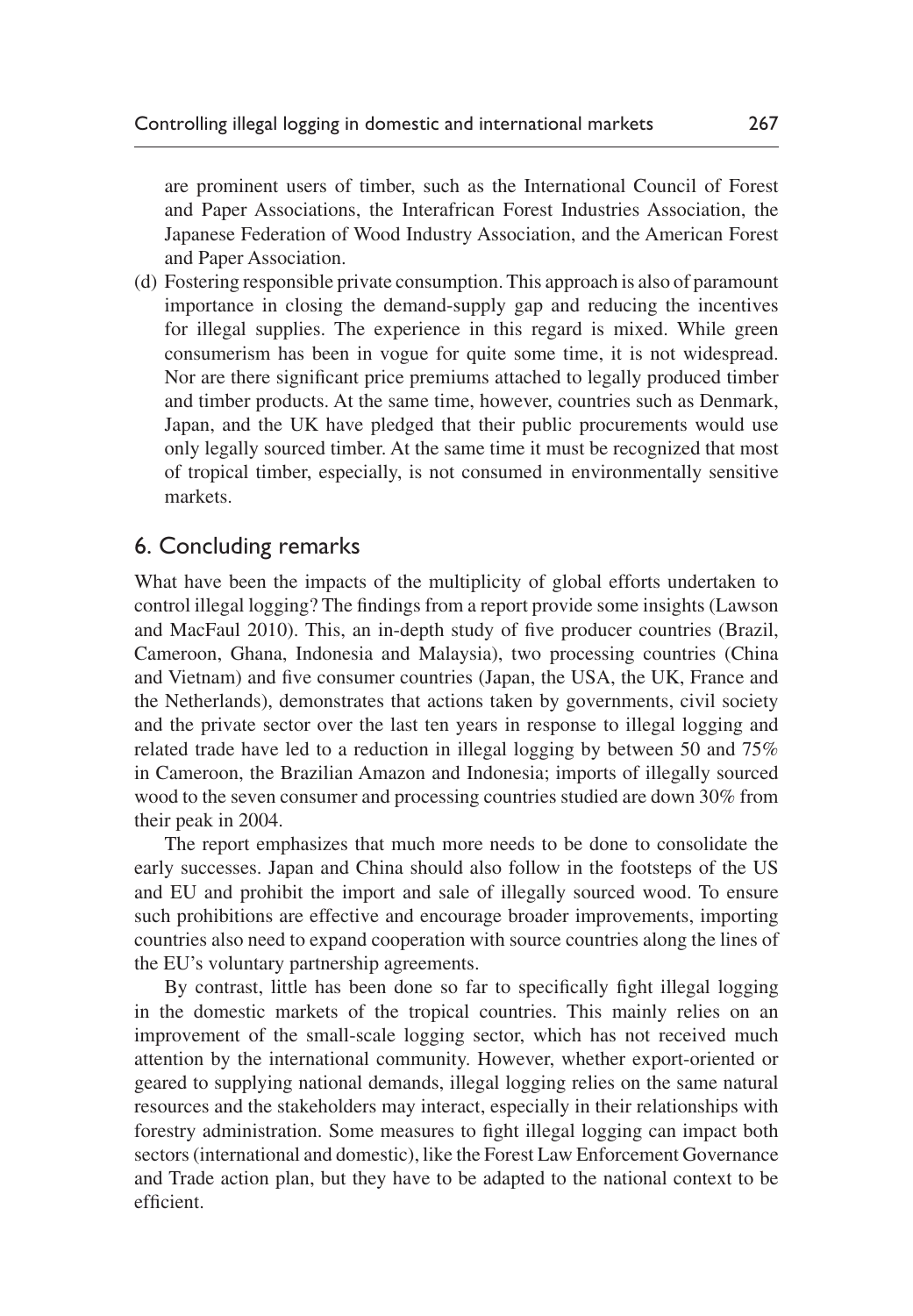Many approaches have been tried to tackle the problem, including those based on the (conventional) "follow-the-logs" and (innovative) "follow-the-money" ideas. Following the logs is more of an upstream approach than following the money which is more of an "end-of-the-pipe" approach. Following-the-logs is necessary to address all dimensions of the problem, whereas following-themoney can be an effective approach to going after the "big fish". However, a follow-the-money approach will be feasible only in situations where the banking sector is well developed and offers an attractive option to "park" money earned from illegal logging and trade. This is more likely to happen in the case of illegal logging for international markets with sophisticated banking sectors in "passthrough" countries. Thus, in the case of illegal logging involving international trade and markets, reformists can and should use follow the log and follow the money approaches to be able to design really effective measures to stamp out illegal logging.

Illegal logging associated with the domestic timber sector in tropical countries is perceived to be of a problematic size, however not much is known about it. Yet, available experience indicates that anti money-laundering initiatives are unlikely to offer a potential instrument, especially for African countries where the banking sector is poorly developed and money stays outside the formal banking system. In these cases, follow-the-logs would stay as the primary focus of all interventions and reforms – at the same time as exploring emerging opportunities to control illegal logging from following the money.

Cooperative approaches of various types – between stakeholders, between sectors and at different scales – are also critical for success at controlling illegal logging. In the domestic context, cooperation is needed for inter-agency collaboration among forestry, agriculture, rural development and energy – to reduce unintended pressures on the forest. When timber is destined for international markets, bilateral cooperation will be necessary across forestry, law-enforcement and customs of source and destination countries. At a higher scale, international multilateral collaboration codifying treaties, agreements and international standards relevant to legally sourced timber will provide powerful ways to address illegality.

We conclude by reemphasizing that illegal logging is supported by a complex web of physical, political and financial relationships involving a multiplicity of stakeholders. Added complexity arises from the fact that these are not confined to a specific country but transcend national borders. However, we also emphasize that these complexities need to be squarely kept in focus while designing strategies to control illegal logging. In other words, solutions will necessarily be complex, multi-pronged and target a range of stakeholders; they will have to include participatory processes and build a consensus on implementation; and they will have to span different levels of governance. Only then would we be assured of effective and long-lasting solutions, including a consolidation of the gains made to date.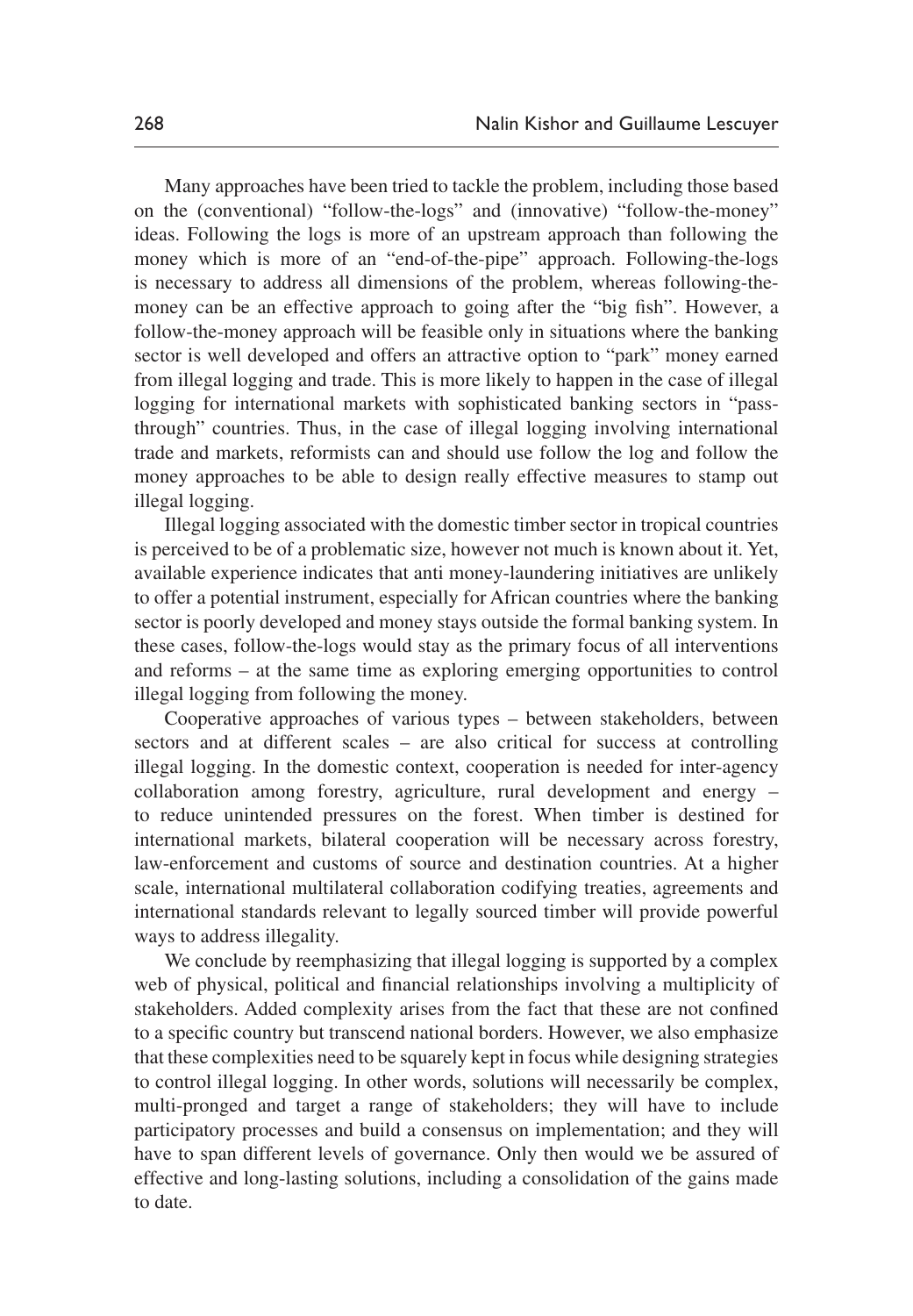### Literature cited

- <span id="page-14-2"></span>Cerutti, P. O. and L. Tacconi. 2006. *Forest, Illegality, and Livelihoods in Cameroon*. Bogor: CIFOR Working Paper No. 35.
- <span id="page-14-6"></span>Cerutti, P. O. and G. Lescuyer. 2011. *The domestic market for small-scale chainsaw milling in Cameroon*: *present situations, opportunities and challenges*. Bogor: CIFOR Occasional Paper 61.
- <span id="page-14-5"></span>EIA and Telepak Indonesia. 2001. *Timber Traffickin*g. September, 2001. Available at: [http://www.eia-international.org/.](http://www.eia-international.org/)
- <span id="page-14-11"></span>FAO. 2011. *State of the World Forest 2011*. Rome: Food and Agriculture Organization of the United Nations.
- <span id="page-14-4"></span>Forest Trends. 2010. *Timber Markets and Trade between Laos and Vietnam: A Commodity Chain Analysis of Vietnamese-Driven Timber Flows*. Washington: Forest Trends.
- <span id="page-14-12"></span>Goncalves, P. M., M. Panjer, T. S. Greenberg, and W. B. Magrath. 2012. *Justice for Forests: Improving Criminal Justice Efforts to Combat Illegal Logging*. Washington DC: The World Bank.
- <span id="page-14-13"></span>ITTO. 2011. *Status of Tropical Forest Management 2011*. Yokohama: ITTO.
- <span id="page-14-8"></span>Karsenty, A. 2003. Underlying causes of the rapid expansion of illegal exploitation of tropical timber. *International Forestry Review* 5(3):236–239.
- <span id="page-14-0"></span>Kishor, N. and R. Damania. 2006*.* Crime and Justice in the Garden of Eden: Improving Governance and Reducing Corruption in the Forestry Sector. In *The Many Faces of Corruption*, eds. J. Edgardo Campos and S. Pradhan, 89–114.
- <span id="page-14-3"></span>Kishor, N. 2004. *Review of formal and informal costs and revenues related to timber harvesting transporting and trading in Indonesia*. Washington DC: The World Bank, unpublished note.
- <span id="page-14-14"></span>Lawson, S. and L. MacFaul. 2010. *Illegal Logging and Related Trade: Indicators of the Global Response*. London: Chatham House. Available at: [http://www.](http://www.chathamhouse.org.uk/publications/papers/view/-/id/911/) [chathamhouse.org.uk/publications/papers/view/-/id/911/](http://www.chathamhouse.org.uk/publications/papers/view/-/id/911/)
- <span id="page-14-9"></span>Lescuyer, G. 2006. Des critères de bonne gestion forestière à la certification des concessions : le Bassin du Congo au centre des débats. In"*Exploitation et gestion durable des forêts en Afrique centrale,* eds. D. Ezzine de Blas, R. Nasi, J. C. Nguinguiri, 369–388, Paris: L'Harmattan.
- <span id="page-14-1"></span>Lescuyer, G., P. O. Cerutti, E. Essiane Mendoula, R. Eba'a Atyi, and R. Nasi. 2010. Chainsaw milling in the Congo Basin. *European Tropical Forest Research Network (ETFRN) News*, 52, 121–128.
- <span id="page-14-7"></span>Lescuyer G., R. I. Yembe-Yembe, and P. O. Cerutti. 2011. *Le marché domestique du sciage artisanal en République du Congo: état des lieux, opportunités et défis*. Bogor: CIFOR Document Occasionnel, 71.
- <span id="page-14-10"></span>Lescuyer, G., P. O. Cerutti, E. Essiane Mendoula, R. Eba'a Atyi, and R. Nasi. 2012. Evaluation du secteur du sciage artisanal dans le bassin du Congo. In *Les forêts du bassin du Congo – Etat des Forêts 2010,* eds. C. de Wasseige, P. de Marcken, N. Bayol, F. Hiol Hiol, Ph. Mayaux, B. Desclée, R. Nasi, A. Billand,